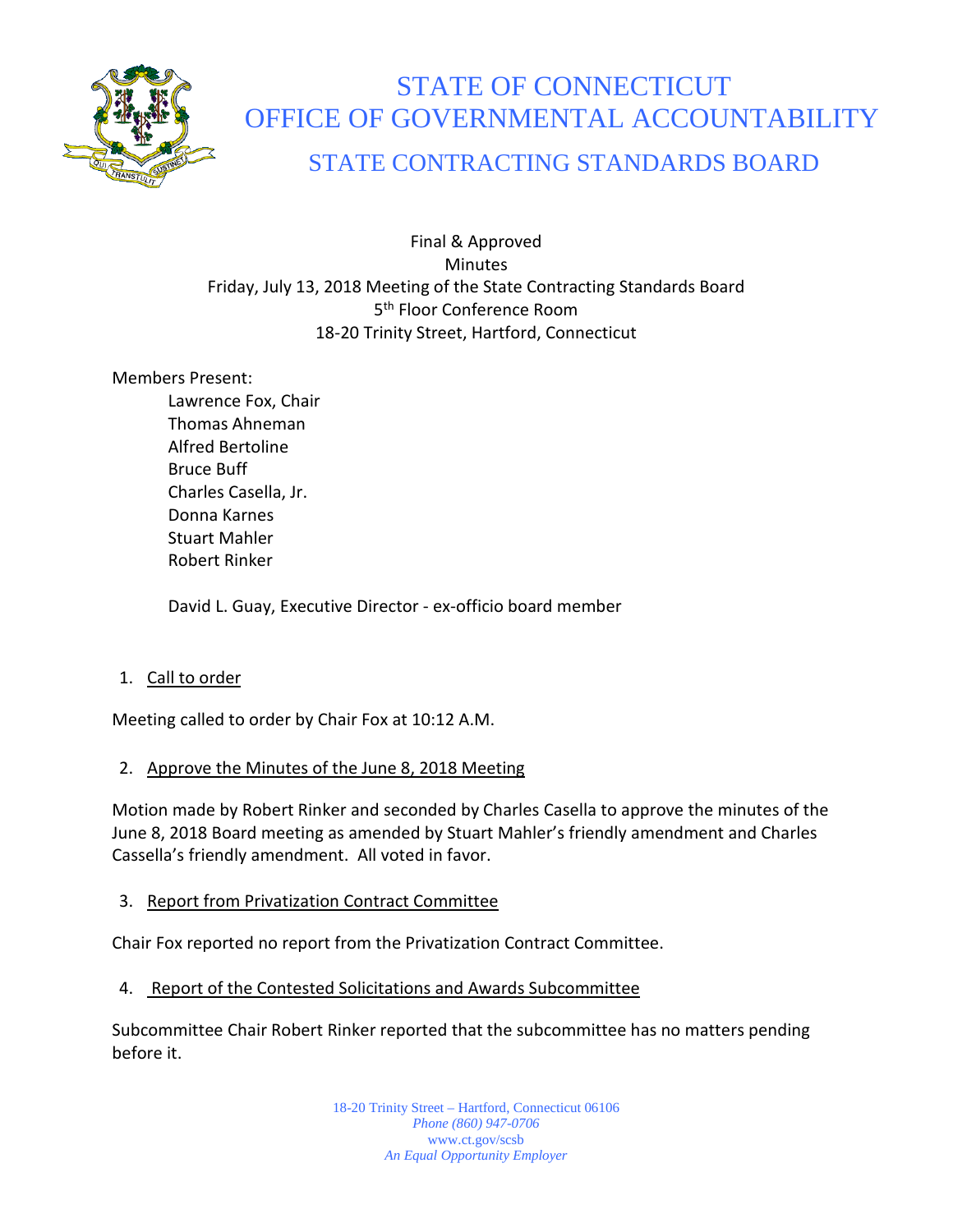#### 5. Work Group Reports

#### a. Report from Audit Work Group

Chair Thomas Ahneman reported that the work Group approved the compliance reports for the agencies audited and they are ready for Board action. The Audit Work has also begun refinement of the audit questionnaire for 2018. Refinements discussed include providing definitions, collect and provide the standards, detailed explanations on topics such as waivers, BizNet posting requirements, training, transparency and results based performance.

Robert Rinker offered that the Board needs to decide how to take action on the compliance reports approved by the Audit Work Group and also whether to accept the Audit Work Group suggestion of sending the compliance reports to the Governor and to the General Assembly Committee of cognizance for the agency and to the Appropriations Committee.

Motion made by Audit Work Group Chair Thomas Ahneman and seconded by Alfred Bertoline to approve the compliance reports recommended for approval by the Audit Work Group. All voted in favor. The following Audit Compliance Reports were approved.

#### UCONN Health

UCONN

- SDE State Department of Education
- FOIC Freedom of Information Commission
- DSS Department of Social Services
- DOT Department of Transportation
- CSCU Connecticut State Colleges and Universities
- DAS Department of Administrative Services Division of Construction Services
- DCF Department of Children and Families
- DDS Department of Developmental Services
- DECD Department of Economic and Community Development
- DMHAS Department of Mental Health and Addiction Services
- DOC Department of Corrections

18-20 Trinity Street – Hartford, Connecticut 06106 *Phone (860) 947-0706*  www.ct.gov/scsb *An Equal Opportunity Employer*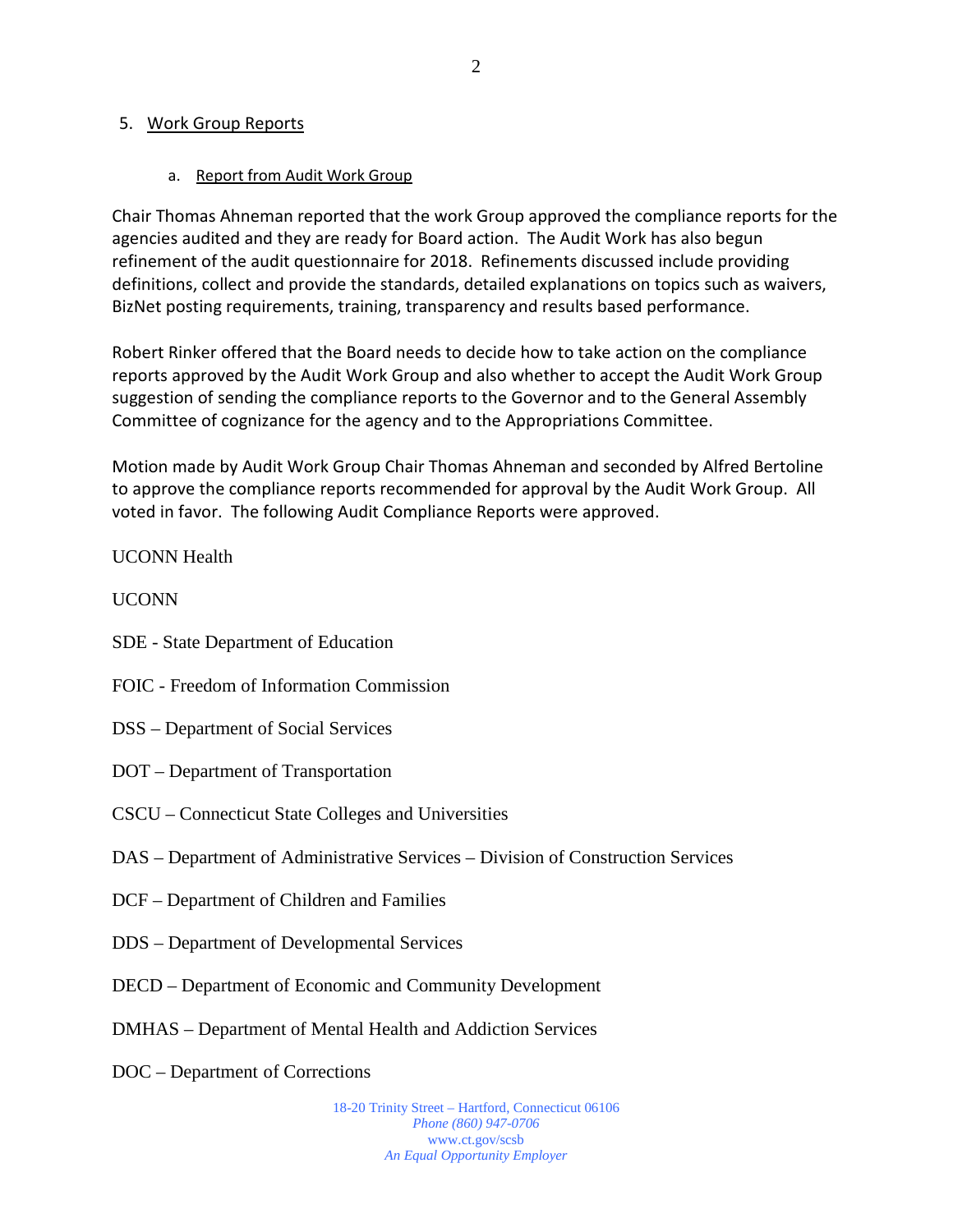### 6. Study of PSA Competitive Bidding Practices Joint Committee

Chair Fox initiated discussion on a new project, the study of PSA Competitive Bidding Practices as a joint committee with the Office of Policy and Management (OPM) and the Department of Administrative Services (DAS). Chair Fox explained the genesis of the joint committee, explaining that after the last meeting, he, Bruce Buff, Donna Karnes, Al Ilg and David Guay met with OPM Secretary Barnes, Deputy Secretary Weisselberg and Section Director Maroney. The discussion at the meeting led to the possibility of setting up a further study committee chaired by the Board with the participation of DAS and OPM. Chair Fox reported that he's already had a conversation with DAS Commissioner Curry. Commissioner Curry has agreed to appoint Carol Wilson and Devin Marquez to the committee. OPM has agreed in principal to participate, but due to summer vacations has not yet appointed someone to the committee.

Chair Fox explained the major area of focus is personal service agreements (PSAs) and waivers of competitive bidding, but not limited to that. Chair Fox hopes that the committee will determine the direction. Chair Fox explained that his one charge to the committee is to try and have recommendations by November, further stating what recommendations we can make for the incoming gubernatorial administration that would improve our procurement process.

Chair Fox explained that since the idea for this next step originally came out of the Data Analysis Work Group he has asked Al Bertoline to chair the group, with Bob Rinker, Bruce Buff and Executive Director Guay also in the group. Chair Fox further explained that he hopes the work that the committee does will become the foundation for Connecticut to be the best state in procurement, that our best practices will be a model for others.

Mr. Bertoline offered that the recent report by the Data Analysis Work Group uncovered areas that need attention in the procurement process, with the next phase bringing in OPM and DAS which are the catalysts for all procurement into a collaborative approach to look at some of the initial issues the Data Analysis Work Group found and delve in a little deeper and get the prospective from OPM and DAS the State's procurement professionals.

#### 7. Other Business

Chair Fox appointed Board member Albert Ilg to fill the vacancy on the Privatization Contract Committee.

Chair Fox informed the Board that he will not be at the August meeting of the Board and asked Donna Karnes to be acting chair at the August meeting.